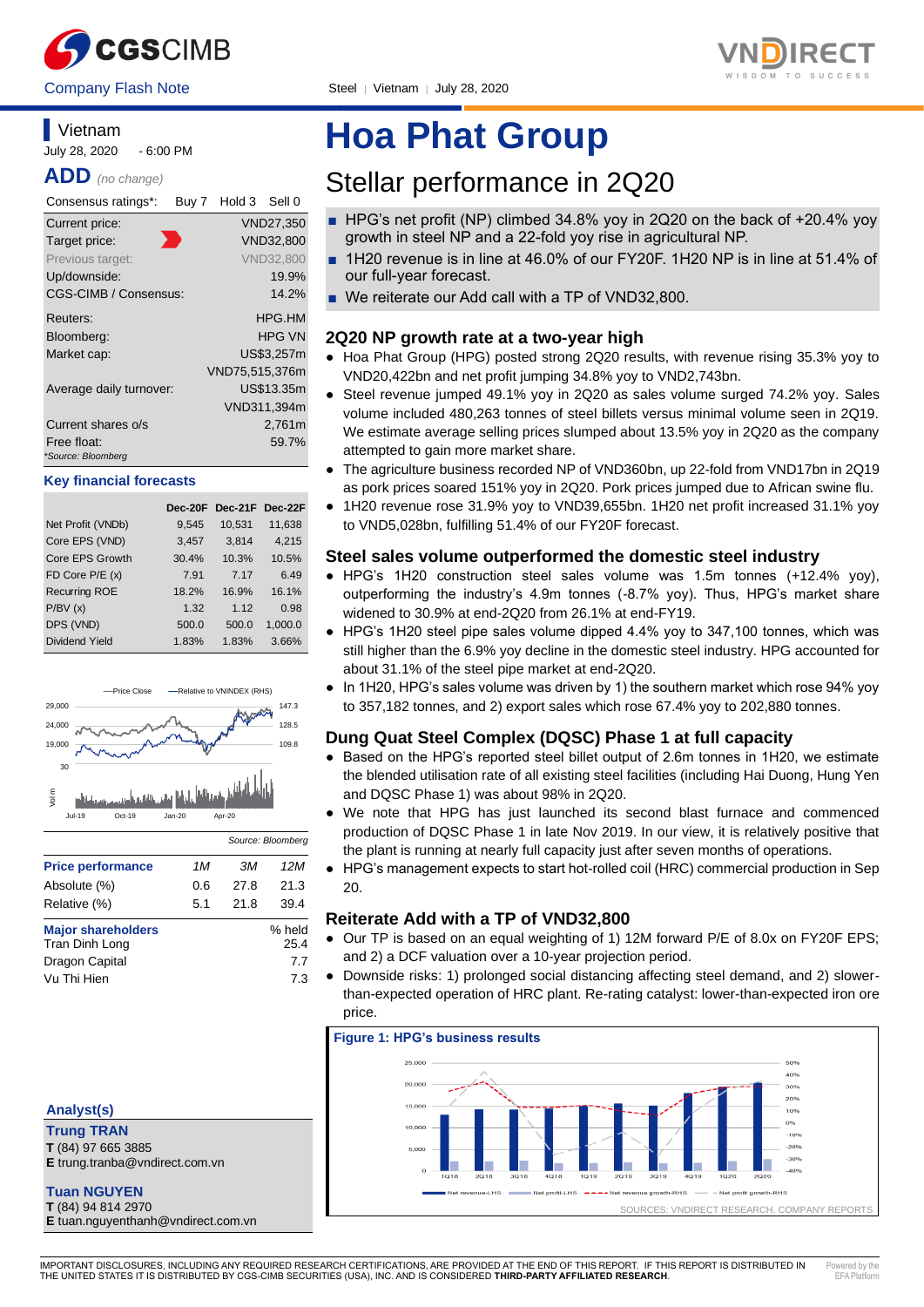



#### **Figure 2: Results comparison**

|                            |           |                          |             |           |           |              | vs full year |                                                            |
|----------------------------|-----------|--------------------------|-------------|-----------|-----------|--------------|--------------|------------------------------------------------------------|
|                            | 2Q20      | 2Q19                     | % yoy       | 1H20      | 1H19      | yoy          |              | forecast Comment                                           |
| Total revenue              | 20,422    | 15.097                   | 35.3%       | 39.655    | 30.061    | 31.9%        | 46.0%        |                                                            |
|                            |           |                          |             |           |           |              |              | In 1H20, HPG's total sales volume jumped 57.4% yoy.        |
|                            |           |                          |             |           |           |              |              | A 13.5% yoy drop in the average selling price (ASP) of     |
| Steel                      | 17,353    | 11.636                   | 49.1%       | 32,944    | 23,599    | 39.6%        |              | 46.5% construction steel.                                  |
| Industrial production      | 703       | 998                      | $-29.5%$    | 1.313     | 1.807     | $-27.3%$     | 39.9%        |                                                            |
|                            |           |                          |             |           |           |              |              | Strong 2Q20 results of agricultural segment, driven mainly |
|                            |           |                          |             |           |           |              |              | by soaring selling prices of pork since end-FY19. Live hog |
|                            |           |                          |             |           |           |              |              | price in 2Q20 jumped to VND85,000-90,000/kg, from          |
| Agric ulture               | 2.263     | 1.809                    | 25.1%       | 5.043     | 3,562     | 41.6%        |              | 47.2% VND30.000-35.000/kg in 2Q19.                         |
| Real estates               | 103       | 656                      | $-84.2%$    | 356       | 1.093     | $-67.4%$     | 26.3%        |                                                            |
| Gross profit               | 3.706     | 3.027                    | 22.4%       | 7.469     | 5.648     | 32.2%        | 48.3%        |                                                            |
| Gross profit margin        | 18.1%     | 20.0%                    | $-1.9%$ pts | 18.8%     | 18.8%     | 0.0% pts     | 0.9% pts     |                                                            |
| SG&A expense               | 415       | 375                      | 10.5%       | 826       | 690       | 19.7%        | 40.0%        |                                                            |
| <b>EBITDA</b>              | 4.430     | 3.265                    | 35.7%       | 8.874     | 6.155     | 44.2%        | 47.0%        |                                                            |
| Interest expense           | 523       | 215                      | 143.0%      | 1.004     | 401       | 150.7%       | 52.6%        |                                                            |
| Pretax profit              | 3.096     | 2.480                    | 24.8%       | 5.753     | 4.651     | 23.7%        | 50.8%        |                                                            |
| Net profit                 | 2.743     | 2.035                    | 34.8%       | 5.028     | 3.836     | 31.1%        |              | 51.4% In line with our expectation.                        |
| Net margin                 | 13.4%     | 13.5%                    | 0.0% pts    | 12.7%     | 12.8%     | $-0.1\%$ pts | 1.3% pts     |                                                            |
| EBITDA margin              | 21.7%     | 21.6%                    | 0.1% pts    | 22.4%     | 20.5%     | 1.9% pts     | 0.5% pts     |                                                            |
| SG&A as % of revenue       | 2.0%      | 2.5%                     | $-0.5%$ pts | 2.1%      | 2.3%      | $-0.2%$ pts  | $-0.3%$ pts  |                                                            |
|                            |           |                          |             |           |           |              |              |                                                            |
| Sale volume (tonne)        | 1,462,867 | 839,873                  | 74.2%       | 2,690,200 | 1,708,706 | 57.4%        | 51.5%        |                                                            |
| Construction steel (tonne) | 780,404   | 648,773                  | 20.3%       | 1,512,837 | 1,345,606 | 12.4%        | 42.1%        |                                                            |
| Steel billets (tonne)      | 480.263   | $\overline{\phantom{a}}$ |             | 830.263   | ٠         |              | 94.3%        |                                                            |
| Steel pipe (tonne)         | 202.200   | 191.100                  | 5.8%        | 347.100   | 363.100   | $-4.4%$      | 46.1%        |                                                            |
|                            |           |                          |             |           |           |              |              | SOURCES: VNDIRECT RESEARCH, COMPANY REPORTS                |

| <b>Figure 3: Peer comparison</b> |               |        |        |        |         |       |        |                                                               |       |         |                    |               |       |                |
|----------------------------------|---------------|--------|--------|--------|---------|-------|--------|---------------------------------------------------------------|-------|---------|--------------------|---------------|-------|----------------|
| Company                          | <b>Ticker</b> | Recom. | Price  | ТP     | Mkt cap |       | P/E(x) | 3-year EPS                                                    |       | P/BV(x) |                    | EV/EBITDA (x) |       | <b>ROE (%)</b> |
|                                  |               |        | LC\$   | LC\$   | US\$ m  | CY20F | CY21F  | CAGR (%)                                                      | CY20F | CY21F   | CY <sub>20</sub> F | CY21F         | CY20F | CY21F          |
| Regional listed steel producers  |               |        |        |        |         |       |        |                                                               |       |         |                    |               |       |                |
| Sansteel Minguang Co Ltd -A      | 002110 CH     | na     | 7.04   | 10.1   | 2,465   | 5.9   | 5.4    | na                                                            | 0.8   | 0.7     | 4.2                | 4.0           | 12.9  | 12.4           |
| Xinxing Ductile Iron Pipes-A     | 000778 CH     | na     | 3.67   | na     | 2,091   | 10.8  | 10.2   | 68.9                                                          | 0.7   | 0.6     | 6.9                | 6.4           | 6.1   | 6.4            |
| Xinyu Iron & Steel Co Ltd-A      | 600782 CH     | na     | 4.34   | 5.7    | 1.976   | 5.2   | 4.8    | 179.9                                                         | 0.6   | 0.5     | 5.8                | 5.3           | 11.0  | 10.6           |
| Nanjing Iron & Steel Co-A        | 600282 CH     | na     | 3.25   | na     | 2,851   | 6.3   | 5.6    | na                                                            | 0.8   | 0.8     | 6.6                | 5.8           | 12.6  | 13.1           |
| Liuzhou Iron & Steel Co-A        | 601003 CH     | na     | 4.92   | na     | 1.801   | 5.6   | 5.4    | na                                                            | na    | na      | 7.4                | (45.7)        | na    | na             |
| Hangzhou Iron & Steel Co-A       | 600126 CH     | na     | 7.76   | 11.0   | 3.742   | 27.7  | 25.0   | na                                                            | na    | na      | 8.0                | (45.0)        | na    | na             |
| SGIS Songshan Co Ltd-A           | 000717 CH     | na     | 4.43   | na     | 1.531   | 6.3   | 5.9    | na                                                            | 1.2   | 1.0     | 4.4                | 3.8           | 17.4  | 15.9           |
| Average                          |               |        |        |        | 2,302   | 9.7   | 9.2    |                                                               | 0.7   | 0.7     | 6.8                | (7.3)         | 9.4   | 10.3           |
| Median                           |               |        |        |        | 2,034   | 6.3   | 5.8    |                                                               | 0.7   | 0.7     | 6.7                | 4.7           | 11.8  | 11.5           |
| <b>Hoa Phat Group</b>            | <b>HPG VN</b> | Add    | 27,350 | 32,800 | 3,258   | 9.5   | 8.6    | 4.5                                                           | 1.6   | 1.3     | 1.7                | 1.6           | 17.2  | 16.0           |
|                                  |               |        |        |        |         |       |        | SOURCES: VNDIRECT RESEARCH, BLOOMBERG, DATA AS OF 28 Jul 2020 |       |         |                    |               |       |                |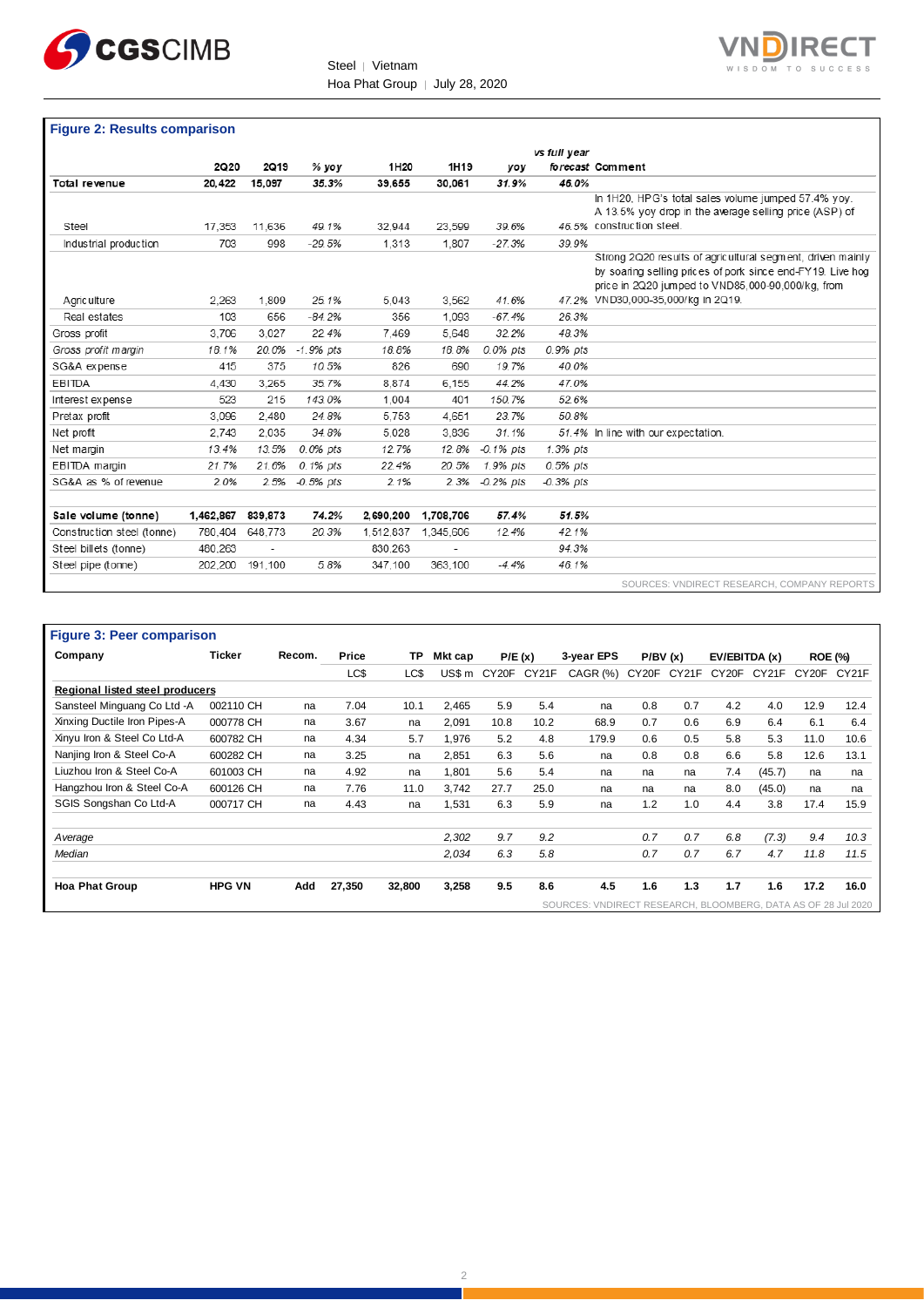



#### **BY THE NUMBERS**

| <b>Profit &amp; Loss</b>                  |          |          |          |          |
|-------------------------------------------|----------|----------|----------|----------|
| (VNDb)                                    | Dec-19A  | Dec-20F  | Dec-21F  | Dec-22F  |
| <b>Total Net Revenues</b>                 | 63.658   | 86.215   | 100.221  | 109.132  |
| <b>Gross Profit</b>                       | 11,185   | 15,474   | 16,754   | 17,756   |
| <b>Operating EBITDA</b>                   | 11,914   | 18,890   | 20,820   | 21,590   |
| Depreciation And Amortisation             | (2, 417) | (5.757)  | (6, 840) | (6, 840) |
| <b>Operating EBIT</b>                     | 9,498    | 13,133   | 13,979   | 14,750   |
| Financial Income/(Expense)                | (465)    | (1,779)  | (1,580)  | (1,051)  |
| Pretax Income/(Loss) from Assoc.          | (1)      | (1)      | (1)      | (1)      |
| Non-Operating Income/(Expense)            | 66       | (27)     | (12)     | (52)     |
| Profit Before Tax (pre-El)                | 9,097    | 11,325   | 12,387   | 13.646   |
| <b>Exceptional Items</b>                  |          |          |          |          |
| <b>Pre-tax Profit</b>                     | 9.097    | 11,325   | 12,387   | 13,646   |
| Taxation                                  | (1,518)  | (1, 463) | (1, 513) | (1,637)  |
| Exceptional Income - post-tax             |          |          |          |          |
| <b>Profit After Tax</b>                   | 7.578    | 9.862    | 10,873   | 12,009   |
| Minority Interests                        | (71)     | (71)     | (71)     | (71)     |
| <b>Preferred Dividends</b>                |          |          |          |          |
| FX Gain/(Loss) - post tax                 |          |          |          |          |
| Other Adjustments - post-tax              | (189)    | (247)    | (272)    | (300)    |
| <b>Net Profit</b>                         | 7,318    | 9,545    | 10,531   | 11,638   |
| <b>Recurring Net Profit</b>               | 7,318    | 9.545    | 10,531   | 11,638   |
| <b>Fully Diluted Recurring Net Profit</b> | 7,318    | 9.545    | 10,531   | 11,638   |
|                                           |          |          |          |          |
|                                           |          |          |          |          |
|                                           |          |          |          |          |

|  | w.<br>п | е |  |
|--|---------|---|--|
|--|---------|---|--|

| (VNDb)                           | Dec-19A   | Dec-20F  | Dec-21F  | Dec-22F   |
|----------------------------------|-----------|----------|----------|-----------|
| <b>EBITDA</b>                    | 11.914    | 18,890   | 20,820   | 21,590    |
| Cash Flow from Invt. & Assoc.    | (1)       | (1)      | (1)      | (1)       |
| Change In Working Capital        | (8, 494)  | (9,753)  | (4, 234) | (935)     |
| (Incr)/Decr in Total Provisions  | (6)       | 0        | 0        | 0         |
| Other Non-Cash (Income)/Expense  | $\Omega$  | $\Omega$ | $\Omega$ | $\Omega$  |
| <b>Other Operating Cashflow</b>  | (8)       | (134)    | (128)    | (383)     |
| Net Interest (Paid)/Received     | (937)     | (1, 911) | (1,711)  | (1, 182)  |
| <b>Tax Paid</b>                  | (1,518)   | (1, 463) | (1, 513) | (1,637)   |
| <b>Cashflow From Operations</b>  | 949       | 5,627    | 13,232   | 17,451    |
| Capex                            | (21, 622) | (10,000) | (3,000)  | (5,000)   |
| Disposals Of FAs/subsidiaries    | 22        | 0        | 0        | 0         |
| Acq. Of Subsidiaries/investments | 2.350     | 0        | $\Omega$ | 0         |
| Other Investing Cashflow         | 41        | $\Omega$ | $\Omega$ | $\Omega$  |
| <b>Cash Flow From Investing</b>  | (19,209)  | (10,000) | (3,000)  | (5,000)   |
| Debt Raised/(repaid)             | 20,082    | 7,291    | (7,675)  | (9,212)   |
| Proceeds From Issue Of Shares    | 0         | 0        | 0        | 0         |
| Shares Repurchased               |           |          |          |           |
| Dividends Paid                   | (13)      | (1, 381) | (1, 381) | (2,761)   |
| <b>Preferred Dividends</b>       |           |          |          |           |
| Other Financing Cashflow         |           |          |          |           |
| <b>Cash Flow From Financing</b>  | 20,069    | 5,911    | (9,055)  | (11, 973) |
| <b>Total Cash Generated</b>      | 1.810     | 1,538    | 1.177    | 479       |
| <b>Free Cashflow To Equity</b>   | 1,822     | 2,918    | 2,558    | 3,240     |
| <b>Free Cashflow To Firm</b>     | (17, 323) | (2, 462) | 11,943   | 13,634    |



| <b>Balance Sheet</b>                       |          |          |          |          |
|--------------------------------------------|----------|----------|----------|----------|
| (VNDb)                                     | Dec-19A  | Dec-20F  | Dec-21F  | Dec-22F  |
| <b>Total Cash And Equivalents</b>          | 5,939    | 7,385    | 8.461    | 9,037    |
| <b>Total Debtors</b>                       | 3.575    | 7.347    | 9.610    | 8.631    |
| Inventories                                | 19.412   | 27.133   | 29.856   | 33.846   |
| <b>Total Other Current Assets</b>          | 1,546    | 2.093    | 2.433    | 2.650    |
| <b>Total Current Assets</b>                | 30,472   | 43,959   | 50,361   | 54,164   |
| <b>Fixed Assets</b>                        | 68.992   | 73.235   | 69.394   | 67.553   |
| <b>Total Investments</b>                   | 26       | 26       | 26       | 26       |
| Intangible Assets                          | 269      | 250      | 231      | 212      |
| <b>Total Other Non-Current Assets</b>      | 2.032    | 4.311    | 5.011    | 5.457    |
| <b>Total Non-current Assets</b>            | 71.319   | 77.821   | 74.662   | 73.248   |
| Short-term Debt                            | 16,838   | 20,964   | 14.980   | 8,408    |
| Current Portion of Long-Term Debt          |          |          |          |          |
| <b>Total Creditors</b>                     | 6.178    | 8.721    | 10,290   | 12,826   |
| Other Current Liabilities                  | 3,982    | 5.173    | 5.772    | 6.105    |
| <b>Total Current Liabilities</b>           | 26.998   | 34,859   | 31,043   | 27,339   |
| <b>Total Long-term Debt</b>                | 19.842   | 22,287   | 17,822   | 13.374   |
| Hybrid Debt - Debt Component               |          |          |          |          |
| <b>Total Other Non-Current Liabilities</b> | 7,163    | 7,328    | 8,519    | 9,276    |
| <b>Total Non-current Liabilities</b>       | 27,005   | 29,615   | 26,341   | 22,650   |
| <b>Total Provisions</b>                    | $\Omega$ | $\Omega$ | $\Omega$ | $\Omega$ |
| <b>Total Liabilities</b>                   | 54.003   | 64.474   | 57,383   | 49,989   |
| Shareholders' Equity                       | 47.605   | 57.053   | 67.316   | 77,028   |
| Minority Interests                         | 183      | 253      | 324      | 394      |
| <b>Total Equity</b>                        | 47.788   | 57.306   | 67.640   | 77.422   |

#### **Key Ratios**

|                                  | Dec-19A   | Dec-20F  | Dec-21F  | Dec-22F |
|----------------------------------|-----------|----------|----------|---------|
| Revenue Growth                   | 14.0%     | 35.4%    | 16.2%    | 8.9%    |
| Operating EBITDA Growth          | (4.9%)    | 58.5%    | 10.2%    | 3.7%    |
| Operating EBITDA Margin          | 18.7%     | 21.9%    | 20.8%    | 19.8%   |
| Net Cash Per Share (VND)         | (11, 134) | (12,990) | (8, 815) | (4,616) |
| BVPS (VND)                       | 17.241    | 20.663   | 24.380   | 27.898  |
| <b>Gross Interest Cover</b>      | 10.14     | 6.87     | 8.17     | 12.48   |
| <b>Effective Tax Rate</b>        | 16.7%     | 12.9%    | 12.2%    | 12.0%   |
| Net Dividend Payout Ratio        | <b>NA</b> | 12.5%    | 11.5%    | 20.8%   |
| <b>Accounts Receivables Days</b> | 19.45     | 23.18    | 30.88    | 30.50   |
| <b>Inventory Days</b>            | 116.6     | 120.4    | 124.6    | 127.2   |
| <b>Accounts Payables Days</b>    | 51.77     | 38.54    | 41.57    | 46.17   |
| <b>ROIC (%)</b>                  | 13.0%     | 13.3%    | 12.2%    | 12.9%   |
| <b>ROCE (%)</b>                  | 13.3%     | 14.3%    | 14.0%    | 14.9%   |
| Return On Average Assets         | 10.3%     | 11.3%    | 10.9%    | 11.3%   |

| <b>Key Drivers</b>    |         |         |         |         |
|-----------------------|---------|---------|---------|---------|
|                       |         |         |         |         |
|                       | Dec-19A | Dec-20F | Dec-21F | Dec-22F |
| ASP (% Change)        | $-8.8%$ | $-4.0%$ | 1.0%    | $-1.0%$ |
| Unit Sales Growth (%) | 17.6%   | 56.8%   | 15.0%   | 7.9%    |
| Utilisation Rate (%)  | 68.8%   | 94.9%   | 94.8%   | 94.8%   |
|                       |         |         |         |         |
|                       |         |         |         |         |
|                       |         |         |         |         |
|                       |         |         |         |         |
|                       |         |         |         |         |
|                       |         |         |         |         |
|                       |         |         |         |         |
|                       |         |         |         |         |
|                       |         |         |         |         |
|                       |         |         |         |         |

SOURCES: VNDIRECT RESEARCH, COMPANY REPORTS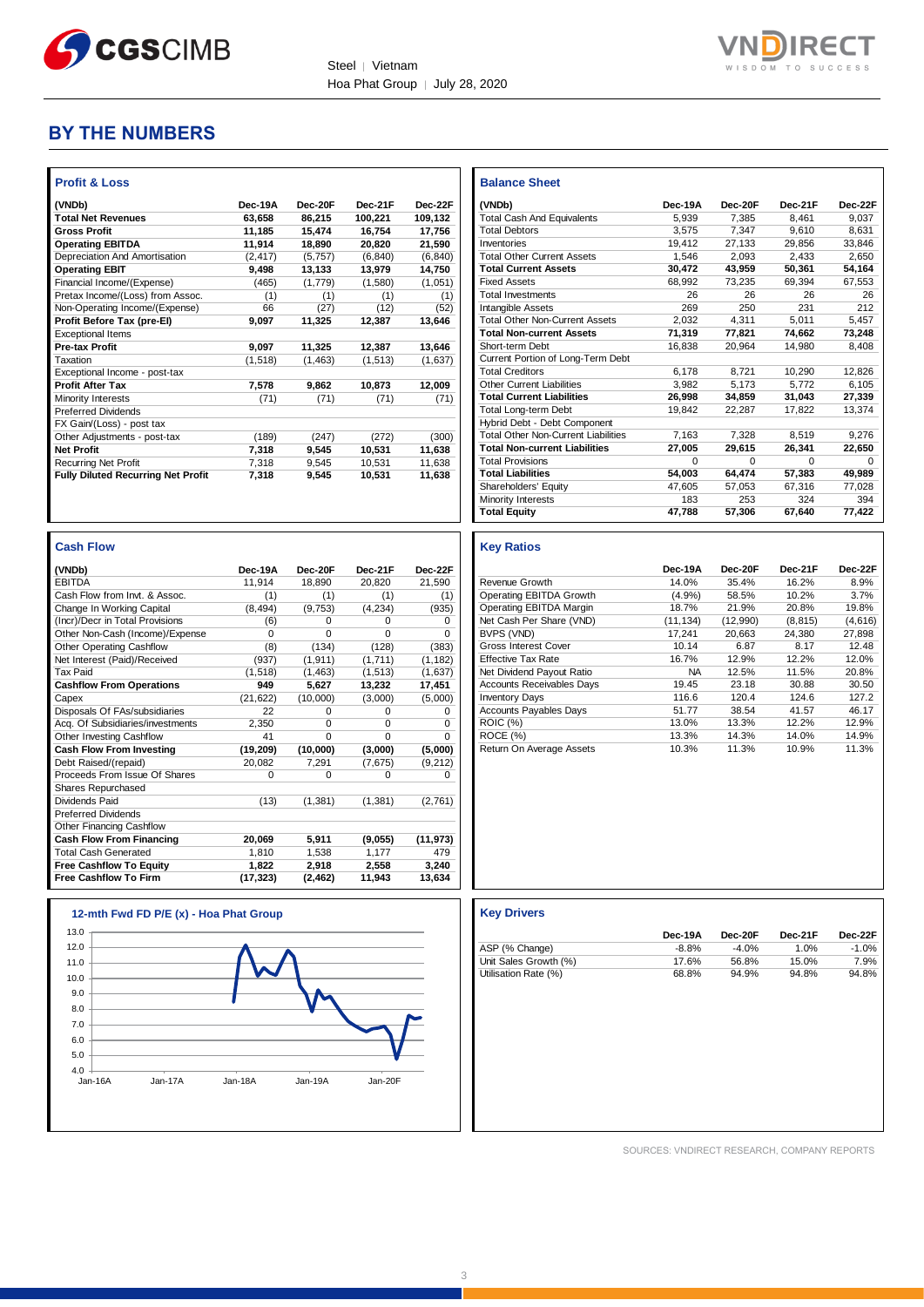



#### **DISCLAIMER**

The content of this report (including the views and opinions expressed therein, and the information comprised therein) has been prepared by and belongs to VNDIRECT Securities Corporation, and is distributed by CGS-CIMB pursuant to an arrangement between VNDIRECT Securities Corporation and CGS-CIMB. VNDIRECT Securities Corporation is not an affiliate of CGS-CIMB.

This report is not directed to, or intended for distribution to or use by, any person or entity who is a citizen or resident of or located in any locality, state, country or other jurisdiction where such distribution, publication, availability or use would be contrary to law or regulation.

By accepting this report, the recipient hereof represents and warrants that he is entitled to receive such report in accordance with the restrictions set forth below and agrees to be bound by the limitations contained herein (including the "Restrictions on Distributions" set out below). Any failure to comply with these limitations may constitute a violation of law. This publication is being supplied to you strictly on the basis that it will remain confidential. No part of this report may be (i) copied, photocopied, duplicated, stored or reproduced in any form by any means or (ii) redistributed or passed on, directly or indirectly, to any other person in whole or in part, for any purpose without the prior written consent of CGS-CIMB.

The information contained in this research report is prepared from data believed to be correct and reliable at the time of issue of this report.

VNDIRECT Securities Corporation may or may not issue regular reports on the subject matter of this report at any frequency and may cease to do so or change the periodicity of reports at any time. Neither VNDIRECT Securities Corporation nor CGS-CIMB is under any obligation to update this report in the event of a material change to the information contained in this report. Neither VNDIRECT Securities Corporation nor CGS-CIMB has any and will accept any, obligation to (i) check or ensure that the contents of this report remain current, reliable or relevant, (ii) ensure that the content of this report constitutes all the information a prospective investor may require, (iii) ensure the adequacy, accuracy, completeness, reliability or fairness of any views, opinions and information, and accordingly, VNDIRECT Securities Corporation, CGS-CIMB and their respective affiliates and related persons including China Galaxy International Financial Holdings Limited ("CGIFHL") and CIMB Group Sdn. Bhd. ("CIMBG") and their respective related corporations (and their respective directors, associates, connected persons and/or employees) shall not be liable in any manner whatsoever for any consequences (including but not limited to any direct, indirect or consequential losses, loss of profits and damages) of any reliance thereon or usage thereof. In particular, VNDIRECT Securities Corporation and CGS-CIMB disclaim all responsibility and liability for the views and opinions set out in this report.

Unless otherwise specified, this report is based upon reasonable sources. Such sources will, unless otherwise specified, for market data, be market data and prices available from the main stock exchange or market where the relevant security is listed, or, where appropriate, any other market. Information on the accounts and business of company(ies) will generally be based on published statements of the company(ies), information disseminated by regulatory information services, other publicly available information and information resulting from our research. Whilst every effort is made to ensure that statements of facts made in this report are accurate, all estimates, projections, forecasts, expressions of opinion and other subjective judgments contained in this report are based on assumptions considered to be reasonable as of the date of the document in which they are contained and must not be construed as a representation that the matters referred to therein will occur. Past performance is not a reliable indicator of future performance. The value of investments may go down as well as up and those investing may, depending on the investments in question, lose more than the initial investment. No report shall constitute an offer or an invitation by or on behalf of CGS-CIMB or VNDIRECT Securities Corporation, or their respective affiliates (including CGIFHL, CIMBG and their respective related corporations) to any person to buy or sell any investments.

CGS-CIMB and/or VNDIRECT Securities Corporation and/or their respective affiliates and related corporations (including CGIFHL, CIMBG and their respective related corporations), their respective directors, associates, connected parties and/or employees may own or have positions in securities of the company(ies) covered in this research report or any securities related thereto and may from time to time add to or dispose of, or may be materially interested in, any such securities. Further, CGS-CIMB and/or VNDIRECT Securities Corporation, and/or their respective affiliates and their respective related corporations (including CGIFHL, CIMBG and their respective related corporations) do and seek to do business with the company(ies) covered in this research report and may from time to time act as market maker or have assumed an underwriting commitment in securities of such company(ies), may sell them to or buy them from customers on a principal basis and may also perform or seek to perform significant investment banking, advisory, underwriting or placement services for or relating to such company(ies) as well as solicit such investment, advisory or other services from any entity mentioned in this report.

CGS-CIMBand/or VNDIRECT Securities Corporation and/or their respective affiliates (including CGIFHL, CIMBG and their respective related corporations) may enter into an agreement with the company(ies) covered in this report relating to the production of research reports. CGS-CIMB and/or VNDIRECT Securities Corporation may disclose the contents of this report to the company(ies) covered by it and may have amended the contents of this report following such disclosure.

The analyst responsible for the production of this report hereby certifies that the views expressed herein accurately and exclusively reflect his or her personal views and opinions about any and all of the issuers or securities analysed in this report and were prepared independently and autonomously. No part of the compensation of the analyst(s) was, is, or will be directly or indirectly related to the inclusion of specific recommendations(s) or view(s) in this report. The analyst(s) who prepared this research report is prohibited from receiving any compensation, incentive or bonus based on specific investment banking transactions or for providing a specific recommendation for, or view of, a particular company. Information barriers and other arrangements may be established where necessary to prevent conflicts of interests arising. However, the analyst(s) may receive compensation that is based on his/their coverage of company(ies) in the performance of his/their duties or the performance of his/their recommendations and the research personnel involved in the preparation of this report may also participate in the solicitation of the businesses as described above. In reviewing this research report, an investor should be aware that any or all of the foregoing, among other things, may give rise to real or potential conflicts of interest. Additional information is, subject to the duties of confidentiality, available on request.

The term "VNDIRECT Securities Corporation" shall, unless the context otherwise requires, mean VNDIRECT Securities Corporation and its affiliates, subsidiaries and related companies. The term "CGS-CIMB" shall denote, where appropriate, the relevant entity distributing or disseminating the report in the particular jurisdiction referenced below, or, in every other case except as otherwise stated herein, CGS-CIMB Securities International Pte. Ltd. and its affiliates, subsidiaries and related corporations.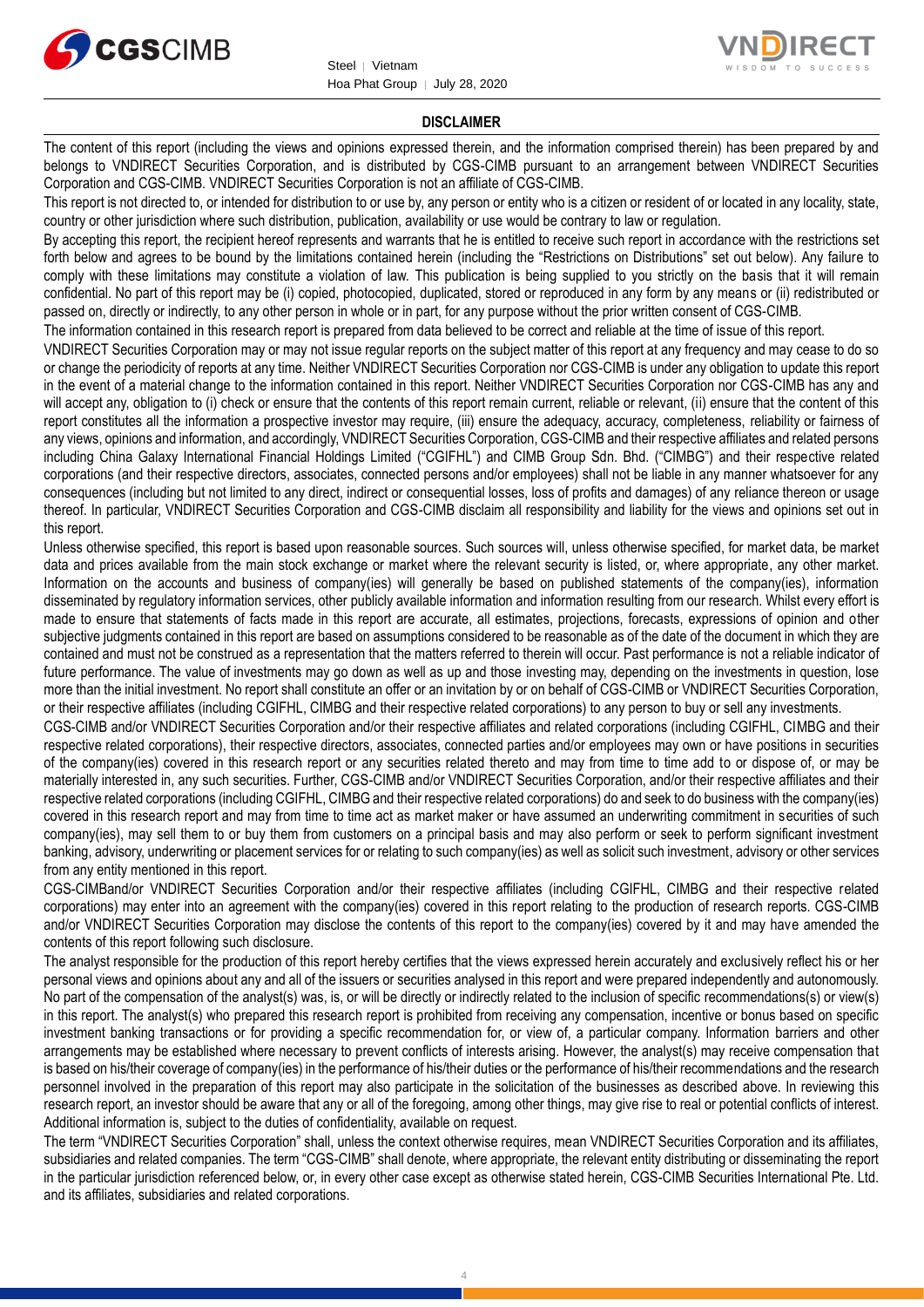



#### **CGS-CIMB**

| Country     | <b>CGS-CIMB Entity</b>                                                            | <b>Regulated by</b>                                             |
|-------------|-----------------------------------------------------------------------------------|-----------------------------------------------------------------|
| Hong Kong   | CGS-CIMB Securities (Hong Kong) Limited                                           | Securities and Futures Commission Hong Kong                     |
| India       | CGS-CIMB Securities (India) Private Limited                                       | Securities and Exchange Board of India (SEBI)                   |
| Indonesia   | PT CGS-CIMB Sekuritas Indonesia                                                   | Financial Services Authority of Indonesia                       |
| Malaysia    | CGS-CIMB Securities Sdn. Bhd. (formerly known<br>as Jupiter Securities Sdn. Bhd.) | Securities Commission Malaysia                                  |
| Singapore   | CGS-CIMB Research Pte. Ltd.                                                       | Monetary Authority of Singapore                                 |
| South Korea | CGS-CIMB Securities (Hong Kong) Limited,<br>Korea Branch                          | Financial Services Commission and Financial Supervisory Service |
| Thailand    | CGS-CIMB Securities (Thailand) Co. Ltd.                                           | Securities and Exchange Commission Thailand                     |

(i) As of June 30, 2020 VNDIRECT Securities Corporation has a proprietary position in the securities (which may include but not be limited to shares, warrants, call warrants and/or any other derivatives) in the following company or companies covered or recommended in this report: (a) -

(ii) As of July 28, 2020, the analyst(s) who prepared this report, and the associate(s), has / have an interest in the securities (which may include but not be limited to shares, warrants, call warrants and/or any other derivatives) in the following company or companies covered or recommended in this report:

(a) -

This report does not purport to contain all the information that a prospective investor may require. CGS-CIMB, VNDIRECT Securities Corporation and their respective affiliates (including CGIFHL, CIMBG and their related corporations) do not make any guarantee, representation or warranty, express or implied, as to the adequacy, accuracy, completeness, reliability or fairness of any such information and opinion contained in this report. None of CGS-CIMB, VNDIRECT Securities Corporation and their respective affiliates and related persons (including CGIFHL, CIMBG and their related corporations) shall be liable in any manner whatsoever for any consequences (including but not limited to any direct, indirect or consequential losses, loss of profits and damages) of any reliance thereon or usage thereof.

This report is general in nature and has been prepared for information purposes only. It is intended for circulation amongst CGS-CIMB's and its affiliates' (including CGIFHL's, CIMBG's and their respective related corporations') clients generally and does not have regard to the specific investment objectives, financial situation and the particular needs of any specific person who may receive this report. The information and opinions in this report are not and should not be construed or considered as an offer, recommendation or solicitation to buy or sell the subject securities, related investments or other financial instruments or any derivative instrument, or any rights pertaining thereto.

Investors are advised to make their own independent evaluation of the information contained in this research report, consider their own individual investment objectives, financial situation and particular needs and consult their own professional and financial advisers as to the legal, business, financial, tax and other aspects before participating in any transaction in respect of the securities of company(ies) covered in this research report. The securities of such company(ies) may not be eligible for sale in all jurisdictions or to all categories of investors.

#### Restrictions on Distributions

**Australia:** Despite anything in this report to the contrary, this research is issued by VNDIRECT Securities Corporation and provided in Australia by CGS-CIMB Securities (Singapore) Pte. Ltd. and CGS-CIMB Securities (Hong Kong) Limited. This research is only available in Australia to persons who are "wholesale clients" (within the meaning of the Corporations Act 2001 (Cth) and is supplied solely for the use of such wholesale clients and shall not be distributed or passed on to any other person. You represent and warrant that if you are in Australia, you are a "wholesale client". This research is of a general nature only and has been prepared without taking into account the objectives, financial situation or needs of the individual recipient. CGS-CIMB Securities (Singapore) Pte. Ltd. and CGS-CIMB Securities (Hong Kong) Limited do not hold, and are not required to hold an Australian financial services license. CGS-CIMB Securities (Singapore) Pte. Ltd. and CGS-CIMB Securities (Hong Kong) Limited rely on "passporting" exemptions for entities appropriately licensed by the Monetary Authority of Singapore (under ASIC Class Order 03/1102) and the Securities and Futures Commission in Hong Kong (under ASIC Class Order 03/1103).

**Canada:** This research report has not been prepared in accordance with the disclosure requirements of Dealer Member Rule 3400 – Research Restrictions and Disclosure Requirements of the Investment Industry Regulatory Organization of Canada. For any research report distributed by CIBC, further disclosures related to CIBC conflicts of interest can be found at https://researchcentral.cibcwm.com.

**China:** For the purpose of this report, the People's Republic of China ("PRC") does not include the Hong Kong Special Administrative Region, the Macau Special Administrative Region or Taiwan. The distributor of this report has not been approved or licensed by the China Securities Regulatory Commission or any other relevant regulatory authority or governmental agency in the PRC. This report contains only marketing information. The distribution of this report is not an offer to buy or sell to any person within or outside PRC or a solicitation to any person within or outside of PRC to buy or sell any instruments described herein. This report is being issued outside the PRC to a limited number of institutional investors and may not be provided to any person other than the original recipient and may not be reproduced or used for any other purpose.

**France:** Only qualified investors within the meaning of French law shall have access to this report. This report shall not be considered as an offer to subscribe to, or used in connection with, any offer for subscription or sale or marketing or direct or indirect distribution of financial instruments and it is not intended as a solicitation for the purchase of any financial instrument.

Germany: This report is only directed at persons who are professional investors as defined in sec 31a(2) of the German Securities Trading Act (WpHG). This publication constitutes research of a non-binding nature on the market situation and the investment instruments cited here at the time of the publication of the information.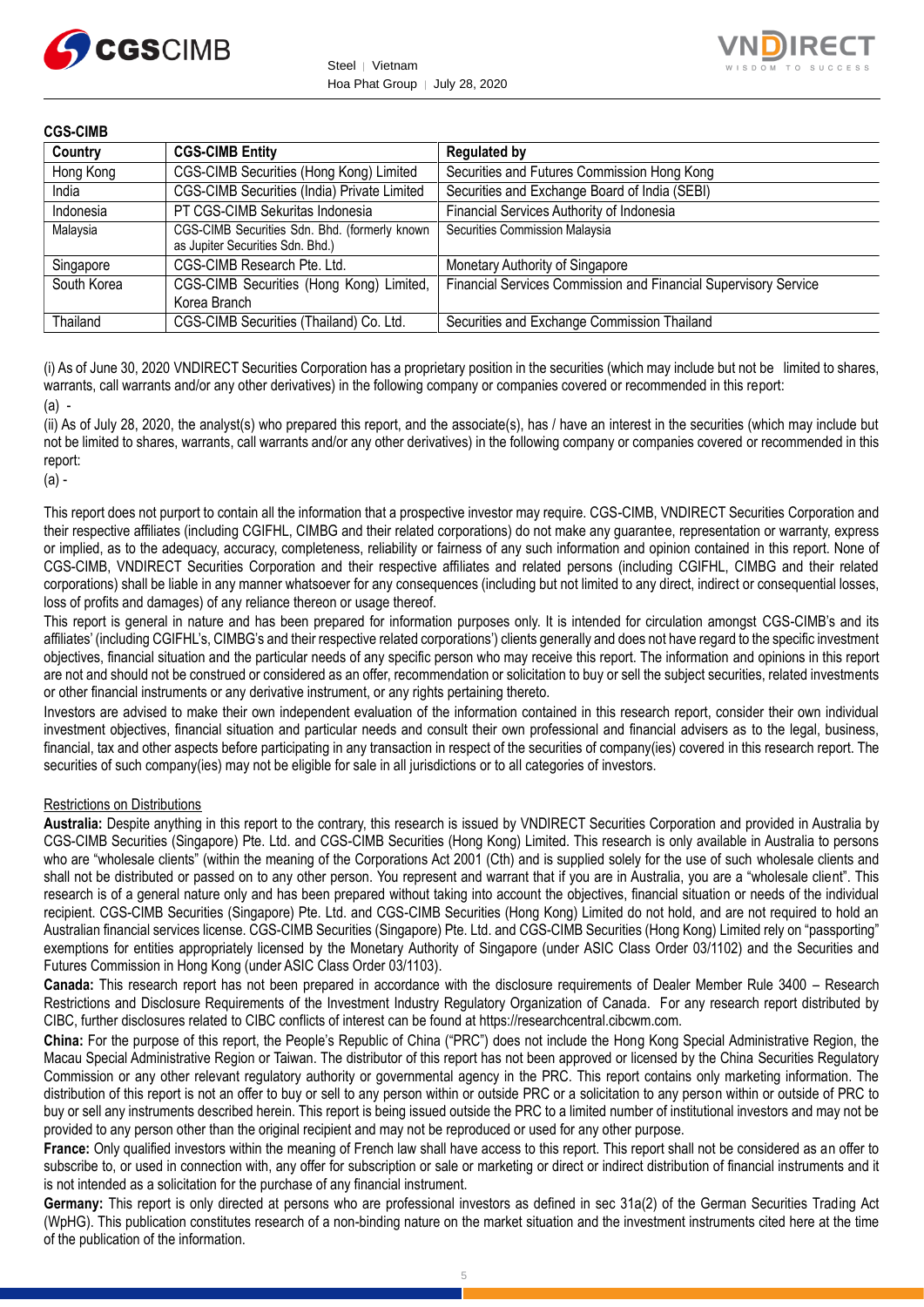



The current prices/yields in this issue are based upon closing prices from Bloomberg as of the day preceding publication. Please note that neither the German Federal Financial Supervisory Agency (BaFin), nor any other supervisory authority exercises any control over the content of this report.

**Hong Kong:** This report is issued and distributed in Hong Kong by CGS-CIMB Securities (Hong Kong) Limited ("CHK") which is licensed in Hong Kong by the Securities and Futures Commission for Type 1 (dealing in securities) and Type 4 (advising on securities) activities. Any investors wishing to purchase or otherwise deal in the securities covered in this report should contact the Head of Sales at CGS-CIMB Securities (Hong Kong) Limited. The views and opinions in this research report are our own as of the date hereof and are subject to change. If the Financial Services and Markets Act of the United Kingdom or the rules of the Financial Conduct Authority apply to a recipient, our obligations owed to such recipient therein are unaffected. CHK has no obligation to update its opinion or the information in this research report.

CHK does not make a market on other securities mentioned in the report.

#### **India:**

This report is issued by VNDIRECT Securities Corporation and distributed in India by CGS-CIMB Securities (India) Private Limited ("CGS-CIMB India"). CGS-CIMB India is a subsidiary of CGS-CIMB Securities International Pte. Ltd. which in turn is a 50:50 joint venture company of CGIFHL and CIMBG. The details of the members of the group of companies of CGS-CIMB can be found at www.cgs-cimb.com, CGIFHL at www.chinastock.com.hk/en/ACG/ContactUs/index.aspx and CIMBG at www.cimb.com/en/who-we-are.html. CGS-CIMB India is registered with the National Stock Exchange of India Limited and BSE Limited as a trading and clearing member (Merchant Banking Number: INM000012037) under the Securities and Exchange Board of India (Stock Brokers and Sub-Brokers) Regulations, 1992. In accordance with the provisions of Regulation 4(g) of the Securities and Exchange Board of India (Investment Advisers) Regulations, 2013, CGS-CIMB India is not required to seek registration with the Securities and Exchange Board of India ("SEBI") as an Investment Adviser. CGS-CIMB India is registered with SEBI (SEBI Registration Number: INZ000209135) as a Research Analyst (INH000000669) pursuant to the SEBI (Research Analysts) Regulations, 2014 ("Regulations").

This report does not take into account the particular investment objectives, financial situations, or needs of the recipients. It is not intended for and does not deal with prohibitions on investment due to law/jurisdiction issues etc. which may exist for certain persons/entities. Recipients should rely on their own investigations and take their own professional advice before investment.

The report is not a "prospectus" as defined under Indian Law, including the Companies Act, 2013, and is not, and shall not be, approved by, or filed or registered with, any Indian regulator, including any Registrar of Companies in India, SEBI, any Indian stock exchange, or the Reserve Bank of India. No offer, or invitation to offer, or solicitation of subscription with respect to any such securities listed or proposed to be listed in India is being made, or intended to be made, to the public, or to any member or section of the public in India, through or pursuant to this report.

The research analysts, strategists or economists principally responsible for the preparation of this research report are segregated from the other activities of CGS-CIMB India and they have received compensation based upon various factors, including quality, accuracy and value of research, firm profitability or revenues, client feedback and competitive factors. Research analysts', strategists' or economists' compensation is not linked to investment banking or capital markets transactions performed or proposed to be performed by CGS-CIMB India or its affiliates.

CGS-CIMB India does not have actual / beneficial ownership of 1% or more securities of the subject company in this research report, at the end of the month immediately preceding the date of publication of this research report. However, since affiliates of CGS-CIMB India are engaged in the financial services business, they might have in their normal course of business financial interests or actual / beneficial ownership of one per cent or more in various companies including the subject company in this research report.

CGS-CIMB India or its associates, may: (a) from time to time, have long or short position in, and buy or sell the securities of the subject company in this research report; or (b) be engaged in any other transaction involving such securities and earn brokerage or other compensation or act as a market maker in the financial instruments of the subject company in this research report or act as an advisor or lender/borrower to such company or may have any other potential conflict of interests with respect to any recommendation and other related information and opinions.

CGS-CIMB India, its associates and the analyst engaged in preparation of this research report have not received any compensation for investment banking, merchant banking or brokerage services from the subject company mentioned in the research report in the past 12 months.

CGS-CIMB India, its associates and the analyst engaged in preparation of this research report have not managed or co-managed public offering of securities for the subject company mentioned in the research report in the past 12 months. The analyst from CGS-CIMB India engaged in preparation of this research report or his/her relative (a) do not have any financial interests in the subject company mentioned in this research report; (b) do not own 1% or more of the equity securities of the subject company mentioned in the research report as of the last day of the month preceding the publication of the research report; (c) do not have any material conflict of interest at the time of publication of the research report.

**Indonesia:** This report is issued by VNDIRECT Securities Corporation and distributed by PT CGS-CIMB Sekuritas Indonesia ("CGS-CIMB Indonesia"). The views and opinions in this research report are not our own but of VNDIRECT Securities Corporation as of the date hereof and are subject to change. CGS-CIMB Indonesia has no obligation to update the opinion or the information in this research report. This report is for private circulation only to clients of CGS-CIMB Indonesia. Neither this report nor any copy hereof may be distributed in Indonesia or to any Indonesian citizens wherever they are domiciled or to Indonesian residents except in compliance with applicable Indonesian capital market laws and regulations.

This research report is not an offer of securities in Indonesia. The securities referred to in this research report have not been registered with the Financial Services Authority (Otoritas Jasa Keuangan) pursuant to relevant capital market laws and regulations, and may not be offered or sold within the territory of the Republic of Indonesia or to Indonesian citizens through a public offering or in circumstances which constitute an offer within the meaning of the Indonesian capital market law and regulations.

**Ireland:** CGS-CIMB is not an investment firm authorised in the Republic of Ireland and no part of this document should be construed as CGS-CIMB acting as, or otherwise claiming or representing to be, an investment firm authorised in the Republic of Ireland.

**Malaysia:** This report is issued by VNDIRECT Securities Corporation and distributed in Malaysia by CGS-CIMB Securities Sdn. Bhd. (formerly known as Jupiter Securities Sdn. Bhd.) ("CGS-CIMB Malaysia") solely for the benefit of and for the exclusive use of our clients. Recipients of this report are to contact CGS-CIMB Malaysia, at 29th Floor Menara CIMB No. 1 Jalan Stesen Sentral 2, Kuala Lumpur Sentral 50470 Kuala Lumpur, Malaysia, in respect of any matters arising from or in connection with this report. CGS-CIMB Malaysia has no obligation to update, revise or reaffirm the opinion or the information in this research report after the date of this report.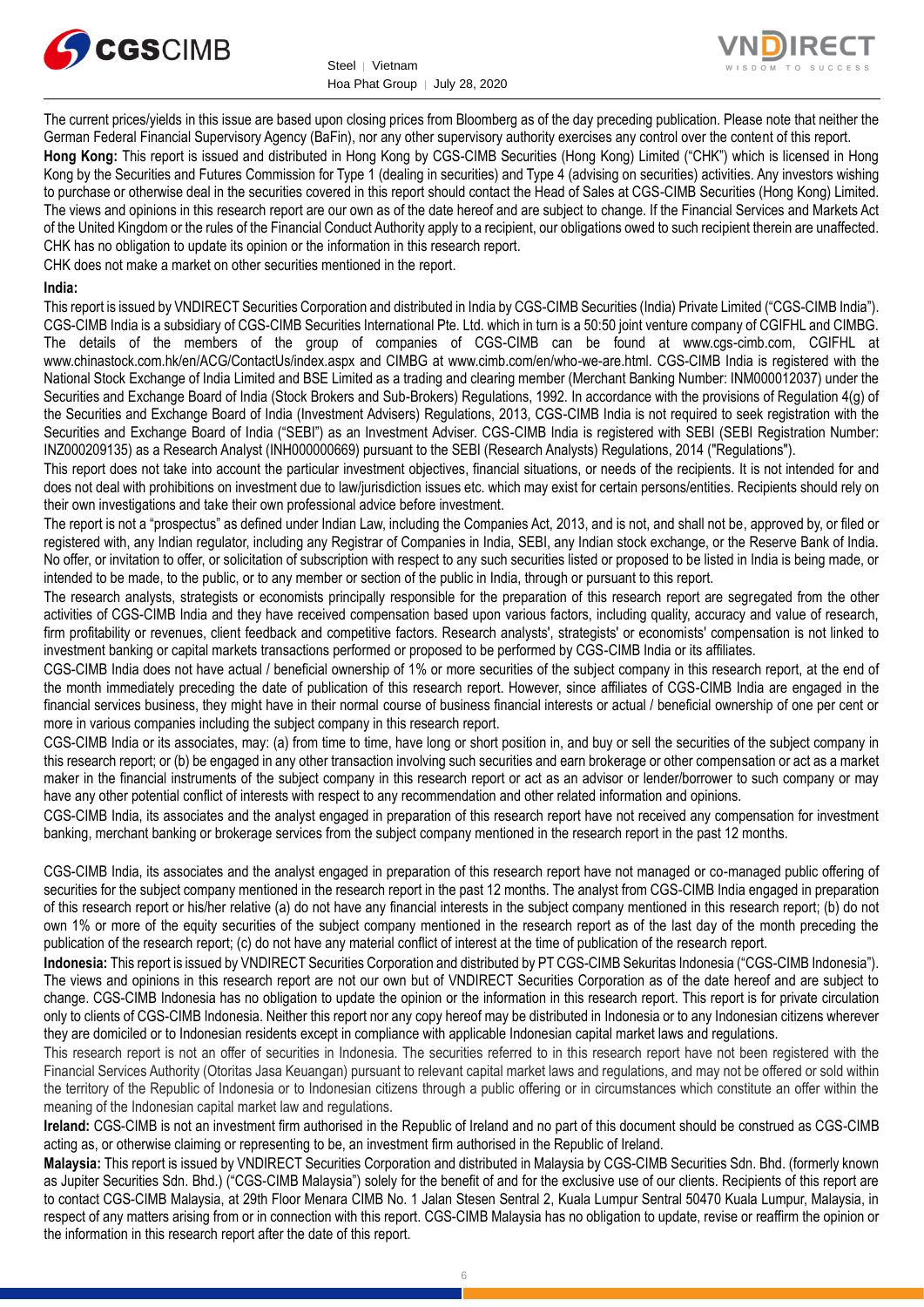



**New Zealand:** In New Zealand, this report is for distribution only to persons who are wholesale clients pursuant to section 5C of the Financial Advisers Act 2008.

**Singapore:** This report is issued by VNDIRECT Securities Corporation and distributed by CGS-CIMB Research Pte Ltd ("CGS-CIMBR"). CGS-CIMBR is a financial adviser licensed under the Financial Advisers Act, Cap 110 ("FAA") for advising on investment products, by issuing or promulgating research analyses or research reports, whether in electronic, print or other form. Accordingly, CGS-CIMBR is a subject to the applicable rules under the FAA unless it is able to avail itself to any prescribed exemptions.

Recipients of this report are to contact CGS-CIMB Research Pte Ltd, 50 Raffles Place, #16-02 Singapore Land Tower, Singapore in respect of any matters arising from, or in connection with this report. CGS-CIMBR has no obligation to update the opinion or the information in this research report. This publication is strictly confidential and is for private circulation only. If you have not been sent this report by CGS-CIMBR directly, you may not rely, use or disclose to anyone else this report or its contents.

If the recipient of this research report is not an accredited investor, expert investor or institutional investor, CGS-CIMBR accepts legal responsibility for the contents of the report without any disclaimer limiting or otherwise curtailing such legal responsibility. If the recipient is an accredited investor, expert investor or institutional investor, the recipient is deemed to acknowledge that CGS-CIMBR is exempt from certain requirements under the FAA and its attendant regulations, and as such, is exempt from complying with the following:

(a) Section 25 of the FAA (obligation to disclose product information);

(b) Section 27 (duty not to make recommendation with respect to any investment product without having a reasonable basis where you may be reasonably expected to rely on the recommendation) of the FAA;

(c) MAS Notice on Information to Clients and Product Information Disclosure [Notice No. FAA-N03];

(d) MAS Notice on Recommendation on Investment Products [Notice No. FAA-N16];

(e) Section 36 (obligation on disclosure of interest in securities), and

(f) any other laws, regulations, notices, directive, guidelines, circulars and practice notes which are relates to the above, to the extent permitted by applicable laws, as may be amended from time to time, and any other laws, regulations, notices, directive, guidelines, circulars, and practice notes as we may notify you from time to time. In addition, the recipient who is an accredited investor, expert investor or institutional investor acknowledges that a CGS-CIMBR is exempt from Section 27 of the FAA, the recipient will also not be able to file a civil claim against CGS-CIMBR for any loss or damage arising from the recipient's reliance on any recommendation made by CGS-CIMBR which would otherwise be a right that is available to the recipient under Section 27 of the FAA, the recipient will also not be able to file a civil claim against CGS-CIMBR for any loss or damage arising from the recipient's reliance on any recommendation made by CGS-CIMBR which would otherwise be a right that is available to the recipient under Section 27 of the FAA.

CGS-CIMBR, its affiliates and related corporations, their directors, associates, connected parties and/or employees may own or have positions in securities of the company(ies) covered in this research report or any securities related thereto and may from time to time add to or dispose of, or may be materially interested in, any such securities. Further, CGS-CIMBR, its affiliates and its related corporations do and seek to do business with the company(ies) covered in this research report and may from time to time act as market maker or have assumed an underwriting commitment in securities of such company(ies), may sell them to or buy them from customers on a principal basis and may also perform or seek to perform significant investment banking, advisory, underwriting or placement services for or relating to such company(ies) as well as solicit such investment, advisory or other services from any entity mentioned in this report.

As of July 28, 2020,, CGS-CIMBR does not have a proprietary position in the recommended securities in this report.

CGS-CIMBR does not make a market on the securities mentioned in the report.

**South Korea:** This report is issued by VNDIRECT Securities Corporation and distributed in South Korea by CGS-CIMB Securities (Hong Kong) Limited, Korea Branch ("CGS-CIMB Korea") which is licensed as a cash equity broker, and regulated by the Financial Services Commission and Financial Supervisory Service of Korea. In South Korea, this report is for distribution only to professional investors under Article 9(5) of the Financial Investment Services and Capital Market Act of Korea ("FSCMA").

**Spain:** This document is a research report and it is addressed to institutional investors only. The research report is of a general nature and not personalised and does not constitute investment advice so, as the case may be, the recipient must seek proper advice before adopting any investment decision. This document does not constitute a public offering of securities.

CGS-CIMB is not registered with the Spanish Comision Nacional del Mercado de Valores to provide investment services.

**Sweden:** This report contains only marketing information and has not been approved by the Swedish Financial Supervisory Authority. The distribution of this report is not an offer to sell to any person in Sweden or a solicitation to any person in Sweden to buy any instruments described herein and may not be forwarded to the public in Sweden.

**Switzerland:** This report has not been prepared in accordance with the recognized self-regulatory minimal standards for research reports of banks issued by the Swiss Bankers' Association (Directives on the Independence of Financial Research).

**Thailand:** This report is issued by VNDIRECT Securities Corporation and distributed by CGS-CIMB Securities (Thailand) Co. Ltd. ("CGS-CIMB Thailand") based upon sources believed to be reliable (but their accuracy, completeness or correctness is not guaranteed). The statements or expressions of opinion herein were arrived at after due and careful consideration for use as information for investment. Such opinions are subject to change without notice and CGS-CIMB Thailand has no obligation to update the opinion or the information in this research report.

CGS-CIMB Thailand may act or acts as Market Maker, and issuer and offerer of Derivative Warrants and Structured Note which may have the following securities as its underlying securities. Investors should carefully read and study the details of the derivative warrants in the prospectus before making investment decisions.

AAV, ADVANC, AEONTS, AMATA, AOT, AWC, BANPU, BBL, BCH, BCP, BCPG, BDMS, BEC, BEM, BGC, BGRIM, BH, BJC, BPP, BTS, CBG, CENTEL, CHG, CK, CKP, COM7, CPALL, CPF, CPN, DELTA, DTAC, EA, EGCO, EPG, ERW, ESSO, GFPT, GLOBAL, GPSC, GULF, GUNKUL, HANA, HMPRO, INTUCH, IRPC, IVL, JAS, JMT, KBANK, KCE, KKP, KTB, KTC, LH, MAJOR, MBK, MEGA, MINT, MTC, ORI, OSP, PLANB, PRM, PSH, PSL, PTG, PTT, PTTEP, PTTGC, QH, RATCH, RS, SAWAD, SCB, SCC, SGP, SPALI, SPRC, STA, STEC, STPI, SUPER, TASCO, TCAP, THAI, THANI, THG, TISCO, TKN, TMB, TOA, TOP, TPIPP, TQM, TRUE, TTW, TU, VGI, WHA, BEAUTY, JMART, LPN, SISB, WORK.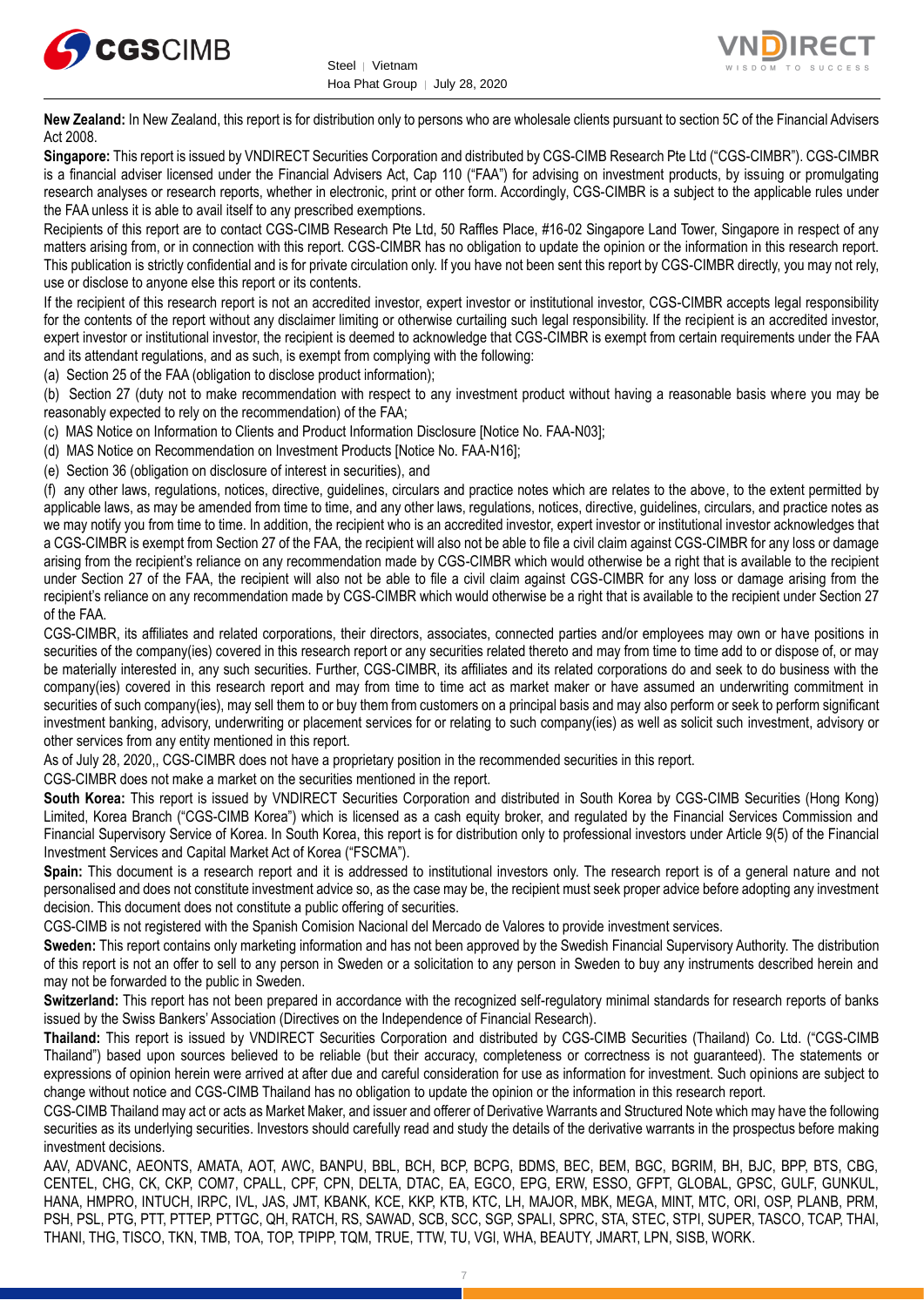



#### **Corporate Governance Report:**

The disclosure of the survey result of the Thai Institute of Directors Association ("IOD") regarding corporate governance is made pursuant to the policy of the Office of the Securities and Exchange Commission. The survey of the IOD is based on the information of a company listed on the Stock Exchange of Thailand and the Market for Alternative Investment disclosed to the public and able to be accessed by a general public investor. The result, therefore, is from the perspective of a third party. It is not an evaluation of operation and is not based on inside information.

The survey result is as of the date appearing in the Corporate Governance Report of Thai Listed Companies. As a result, the survey result may be changed after that date. CGS-CIMB Thailand does not confirm nor certify the accuracy of such survey result.

| <b>Score</b><br>Range: | 100<br>90<br>טע | RΛ<br>or<br>x.<br>υv<br>ັບ | 70<br>$\overline{\phantom{a}}$<br>- 11<br>. پ | $\overline{\phantom{a}}$<br>-<br>$\sim$<br><b>Below</b><br>י טי | No<br>Result<br><b>Jurvey</b> |
|------------------------|-----------------|----------------------------|-----------------------------------------------|-----------------------------------------------------------------|-------------------------------|
| -<br>Description:      | Excellent       | 000خ<br>Verv               | -<br>Good                                     | N/A                                                             |                               |

**United Arab Emirates:** The distributor of this report has not been approved or licensed by the UAE Central Bank or any other relevant licensing authorities or governmental agencies in the United Arab Emirates. This report is strictly private and confidential and has not been reviewed by, deposited or registered with UAE Central Bank or any other licensing authority or governmental agencies in the United Arab Emirates. This report is being issued outside the United Arab Emirates to a limited number of institutional investors and must not be provided to any person other than the original recipient and may not be reproduced or used for any other purpose. Further, the information contained in this report is not intended to lead to the sale of investments under any subscription agreement or the conclusion of any other contract of whatsoever nature within the territory of the United Arab Emirates.

**United Kingdom and European Economic Area (EEA):** In the United Kingdom and European Economic Area, this material is also being distributed by CGS-CIMB Securities (UK) Limited ("CGS-CIMB UK"). CGS-CIMB UK is authorized and regulated by the Financial Conduct Authority and its registered office is at 27 Knightsbridge, London, SW1X7YB. The material distributed by CGS-CIMB UK has been prepared in accordance with CGS-CIMB's policies for managing conflicts of interest arising as a result of publication and distribution of this material. This material is for distribution only to, and is solely directed at, selected persons on the basis that those persons: (a) are eligible counterparties and professional clients of CGS-CIMB UK; (b) have professional experience in matters relating to investments falling within Article 19(5) of the Financial Services and Markets Act 2000 (Financial Promotion) Order 2005 (as amended, the "Order"), (c) fall within Article 49(2)(a) to (d) ("high net worth companies, unincorporated associations etc") of the Order; (d) are outside the United Kingdom subject to relevant regulation in each jurisdiction, material(all such persons together being referred to as "relevant persons"). This material is directed only at relevant persons and must not be acted on or relied on by persons who are not relevant persons. Any investment or investment activity to which this material relates is available only to relevant persons and will be engaged in only with relevant persons.

This material is categorised as non-independent for the purposes of CGS-CIMB UK and therefore does not provide an impartial or objective assessment of the subject matter and does not constitute independent research. Consequently, this material has not been prepared in accordance with legal requirements designed to promote the independence of research and will not be subject to any prohibition on dealing ahead of the dissemination of research. Therefore, this material is considered a marketing communication.

**United States:** This research report is issued by VNDIRECT Securities Corporation and distributed in the United States of America by CGS-CIMB Securities (USA) Inc, a U.S. registered broker-dealer and an affiliate of CGS-CIMB Securities Sdn. Bhd. (formerly known as Jupiter Securities Sdn. Bhd.), CGS-CIMB Research Pte Ltd, PT CGS-CIMB Sekuritas Indonesia, CGS-CIMB Securities (Thailand) Co. Ltd, CGS-CIMB Securities (Hong Kong) Limited and CGS-CIMB Securities (India) Private Limited, and is distributed solely to persons who qualify as "U.S. Institutional Investors" as defined in Rule 15a-6 under the Securities and Exchange Act of 1934. This communication is only for Institutional Investors whose ordinary business activities involve investing in shares, bonds, and associated securities and/or derivative securities and who have professional experience in such investments. Any person who is not a U.S. Institutional Investor or Major Institutional Investor must not rely on this communication. The delivery of this research report to any person in the United States of America is not a recommendation to effect any transactions in the securities discussed herein, or an endorsement of any opinion expressed herein. CGS-CIMB Securities (USA) Inc, is a FINRA/SIPC member and takes responsibility for the content of this report. For further information or to place an order in any of the above-mentioned securities please contact a registered representative of CGS-CIMB Securities (USA) Inc.

CGS-CIMB Securities (USA) Inc. does not make a market on other securities mentioned in the report.

CGS-CIMB Securities (USA) Inc. has not managed or co-managed a public offering of any of the securities mentioned in the past 12 months.

CGS-CIMB Securities (USA) Inc. has not received compensation for investment banking services from any of the company mentioned in the past 12 months.

CGS-CIMB Securities (USA) Inc. neither expects to receive nor intends to seek compensation for investment banking services from any of the company mentioned within the next 3 months.

**United States Third-Party Disclaimer:** If this report is distributed in the United States of America by Raymond James & Associates, Inc ("RJA"), this report is third-party research prepared for and distributed in the United States of America by RJA pursuant to an arrangement between RJA and CGS-CIMB Securities International Pte. Ltd. ("CGS-CIMB"). CGS-CIMB is not an affiliate of RJA. This report is distributed solely to persons who qualify as "U.S. Institutional Investors" or as "Major U.S. Institutional Investors" as defined in Rule 15a-6 under the Securities and Exchange Act of 1934, as amended. This communication is only for U.S. Institutional Investors or Major U.S. Institutional Investor whose ordinary business activities involve investing in shares, bonds, and associated securities and/or derivative securities and who have professional experience in such investments. Any person who is not a U.S. Institutional Investor or Major U.S. Institutional Investor must not rely on this communication. The delivery of this report to any person in the U.S. is not a recommendation to effect any transactions in the securities discussed herein, or an endorsement of any opinion expressed herein. If you are receiving this report in the U.S from RJA, a FINRA/SIPC member, it takes responsibility for the content of this report. For further information or to place an order in any of the above-mentioned securities please contact a registered representative of CGS-CIMB Securities (USA) Inc. or RJA. <https://raymondjames.com/InternationalEquityDisclosures>

**Other jurisdictions:** In any other jurisdictions, except if otherwise restricted by laws or regulations, this report is only for distribution to professional, institutional or sophisticated investors as defined in the laws and regulations of such jurisdictions.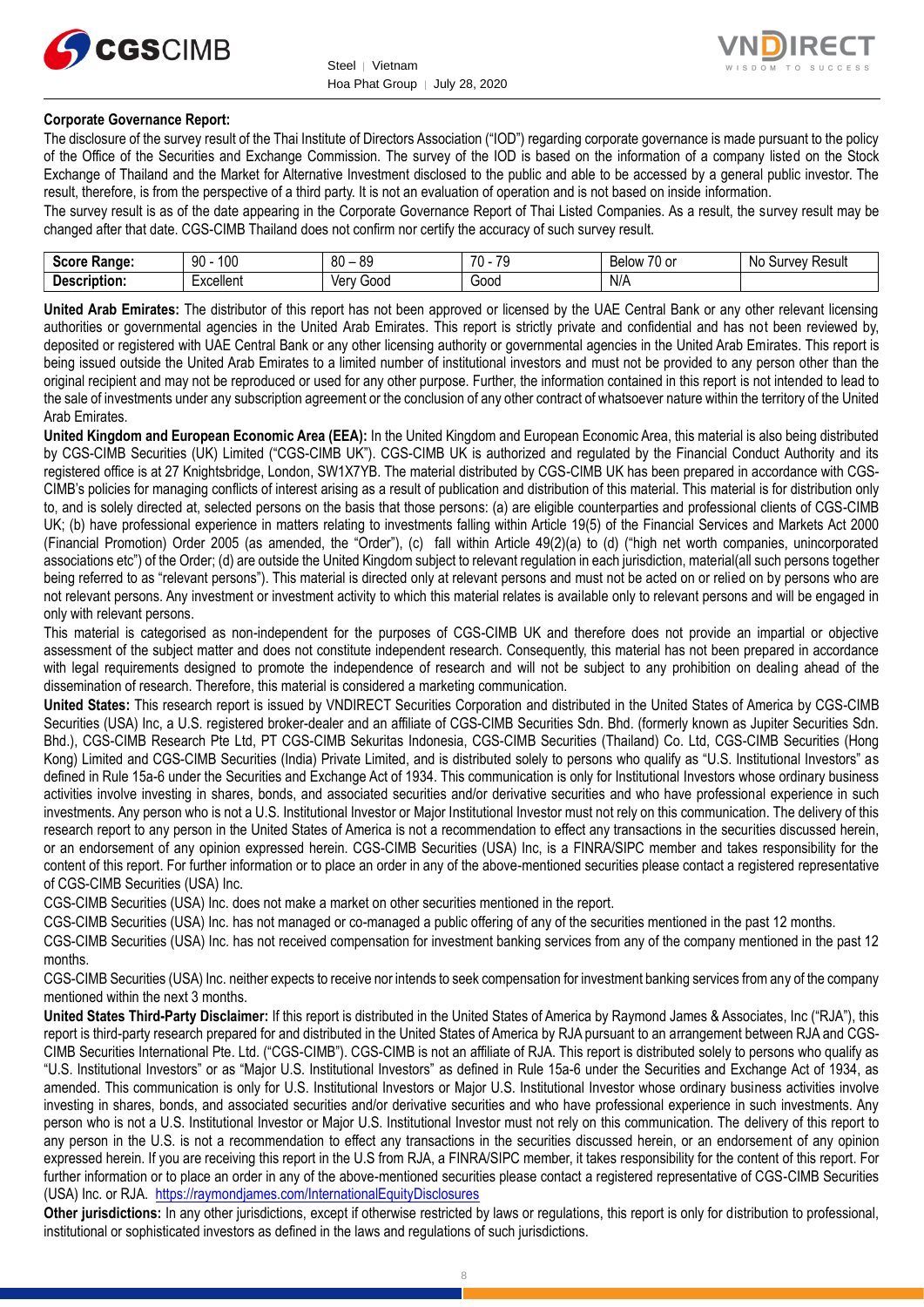



Rating Distribution (%)<br>
60.1%<br>
60.1%<br>
1.4% Add 60.1% 0.4% Hold 25.9% 0.1% Distribution of stock ratings and investment banking clients for quarter ended on 30 June 2020 800 companies under coverage for quarter ended on 30 June 2020

Reduce 14.0% and 14.0% and 14.0% and 14.0% and 14.0% and 14.0% and 14.0% and 14.0% and 14.0% and 14.0% and 14.0

**Spitzer Chart for stock being researched ( 2 year data )** 



#### 9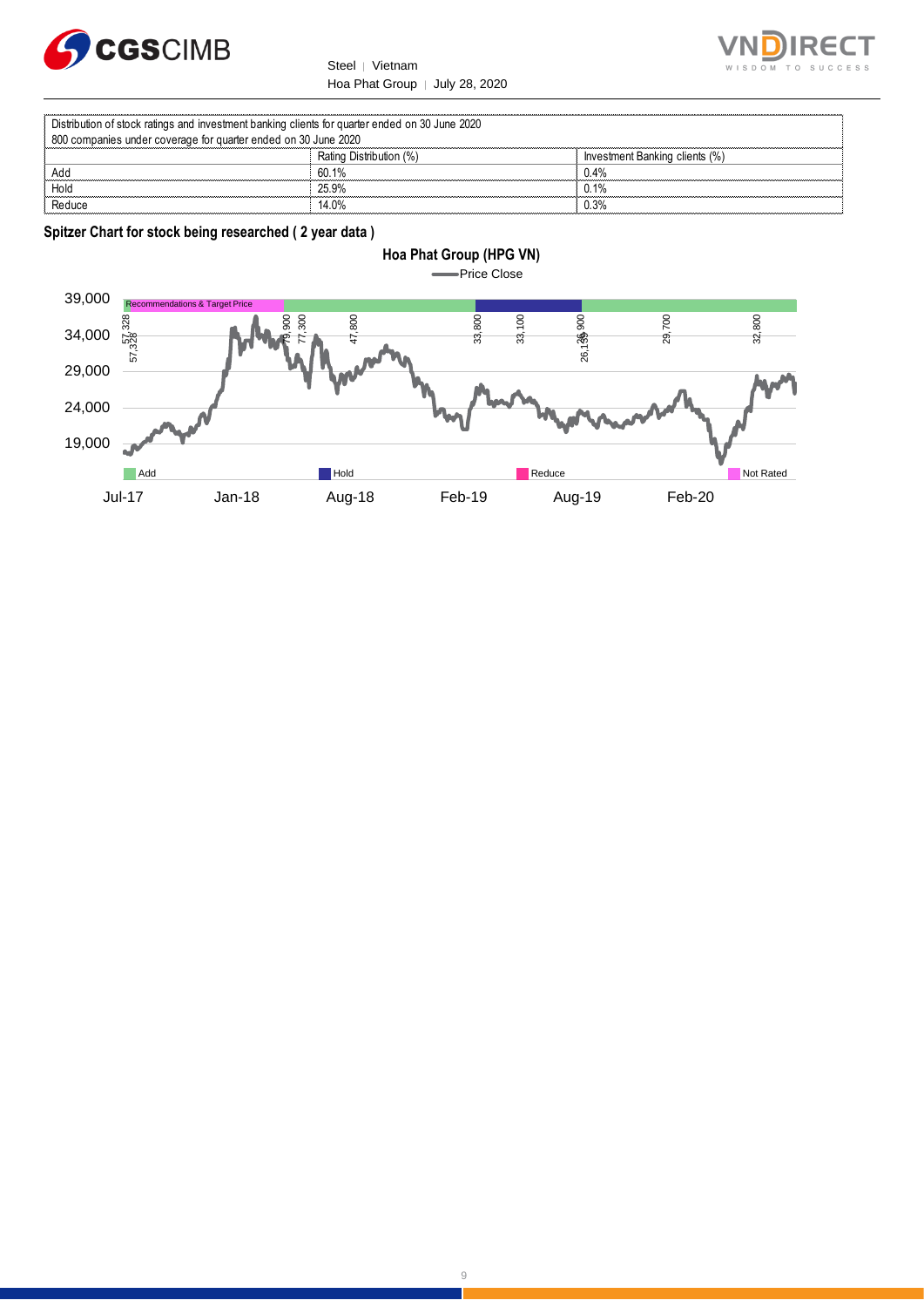



#### **Corporate Governance Report of Thai Listed Companies (CGR). CG Rating by the Thai Institute of Directors Association (Thai IOD) in 2019, Anti-Corruption 2019**

**ADVANC** – Excellent, Certified, **AEONTS** – Good, n/a, **AH** – Very Good, n/a, **AMATA** – Excellent, Declared, **ANAN** – Excellent, Declared, **AOT** – Excellent, n/a, **AP** – Excellent, Certified, **ASP** – Very Good, Certified, **BAM** – not available, n/a, **BANPU** – Excellent, Certified, **BAY** – Excellent, Certified, **BBL** – Very Good, Certified, **BCH** – Good, Certified, **BCP** - Excellent, Certified, **BCPG** – Excellent, Certified, **BDMS** – Very Good, n/a, **BEAUTY** – Good, n/a, **BEC** – Very Good, n/a, **BGRIM** – Very Good, Declared, **BH** - Good, n/a, **BJC** – Very Good, n/a, **BJCHI** – Very Good, Certified, **BLA** – Very Good, Certified, **BPP** – Very Good, Declared, **BR** - Good, n/a, **BTS** - Excellent, Certified, **CBG** – Very Good, n/a, **CCET** – Good, n/a, **CENTEL** – Very Good, Certified, **CHAYO** - Good, n/a, **CHG** – Very Good, Declared, **CK** – Excellent, n/a, **COL** – Excellent, Declared, **CPALL** – Excellent, Certified, **CPF** – Excellent, Certified, **CPN** - Excellent, Certified, **CPNREIT** – not available, n/a, **CRC** – not available, n/a, **DELTA** - Excellent, Declared, **DEMCO** – Excellent, Certified, **DDD** – Very Good, n/a, **DIF** – not available, n/a, **DREIT** – not available, n/a, **DTAC** – Excellent, Certified, **EA** – Excellent, n/a, **ECL** – Very Good, Certified, **EGCO** - Excellent, Certified, **EPG** – Very Good, n/a, **ERW** – Very Good, n/a, **GFPT** - Excellent, Certified, **GGC** – Excellent, Certified, **GLOBAL** – Very Good, n/a, **GLOW** – Very Good, Certified, **GPSC** – Excellent, Certified, **GULF** – Very Good, n/a, **GUNKUL** – Excellent, Certified, **HANA** - Excellent, Certified, **HMPRO** - Excellent, Certified, **HUMAN** – Good, n/a, **ICHI** – Excellent, Declared, **III** – Excellent, n/a, **INTUCH** - Excellent, Certified, **IRPC** – Excellent, Certified, **ITD** – Very Good, n/a, **IVL** - Excellent, Certified, **JASIF** – not available, n/a, **BJC** – Very Good, n/a, **JMT** – Very Good, n/a, **KBANK** - Excellent, Certified, **KCE** - Excellent, Certified, **KKP** – Excellent, Certified, **KSL** – Excellent, Certified, **KTB** - Excellent, Certified, **KTC** – Excellent, Certified, **LH** - Excellent, n/a, **LPN** – Excellent, Certified, **M** – Very Good, Certified, **MACO** – Very Good, n/a, **MAJOR** – Very Good, n/a, **MAKRO** – Excellent, Certified, **MALEE** – Excellent, Certified, **MC** – Excellent, Certified, **MCOT** – Excellent, Certified, **MEGA** – Very Good, n/a, **MINT** - Excellent, Certified, **MK** – Very Good, n/a, **MTC** – Excellent, n/a, **NETBAY** – Very Good, n/a, **OSP** – Very Good, n/a, **PLANB** – Excellent, Certified, **PLAT** – Very Good, Certified, **PR9** – Excellent, n/a, **PSH** – Excellent, Certified, **PSTC** – Very Good, Certified, **PTT** - Excellent, Certified, **PTTEP** - Excellent, Certified, **PTTGC** - Excellent, Certified, **QH** – Excellent, Certified, **RATCH** – Excellent, Certified, **ROBINS** – Excellent, Certified, **RS** – Excellent, n/a, **RSP** – not available, n/a, **S** – Excellent, n/a, **SAPPE** – Very Good, Declared, **SAT** – Excellent, Certified, **SAWAD** – Very Good, n/a, **SC** – Excellent, Certified, **SCB** - Excellent, Certified, **SCC** – Excellent, Certified, **SCN** – Excellent, Certified, **SF** – Good, n/a, **SHR** – not available, n/a, **SIRI** – Very Good, Certified, **SPA** - Good, n/a, **SPALI** - Excellent, n/a, **SPRC** – Excellent, Certified, **STA** – Very Good, Certified, **STEC** – Excellent, n/a, **SVI** – Excellent, Certified, **SYNEX** – Excellent, Certified, **TASCO** – Excellent, Certified, **TCAP** – Excellent, Certified, **THANI** – Excellent, Certified, **TIPCO** – Very Good, Certified, **TISCO** - Excellent, Certified, **TKN** – Very Good, n/a, **TMB** - Excellent, Certified, **TNR** – Very Good, Certified, **TOP** - Excellent, Certified, **TPCH** – Good, n/a, **TPIPP** – Good, n/a, **TRUE** – Excellent, Certified, **TU** – Excellent, Certified, **TVO** – Excellent, Declared, **UNIQ** – not available, n/a, **VGI** – Excellent, Certified, **WHA** – Excellent, Certified, **WHART** – not available, n/a, **WICE** – Excellent, Certified, **WORK** – Good, n/a. 1 CG Score 2019 from Thai Institute of Directors Association (IOD)

2 AGM Level 2018 from Thai Investors Association

3 Companies participating in Thailand's Private Sector Collective Action Coalition Against Corruption programme (Thai CAC) under Thai Institute of Directors (as of November 30, 2018) are categorised into:

companies that have declared their intention to join CAC, and companies certified by CAC.

- 4 [The Stock Exchange of Thailand : the record of listed companies with corporate sustainable development "Thai sustainability Investment 2018" included:](http://www.set.or.th/sustainable_dev/en/sr/sri/tsi_p1.html)
- SET and mai listed companies passed the assessment conducted by the Stock Exchange of Thailand: THSI (SET) and THSI (mai)

SET listed companies passed the assessment conducted by the Dow Jones Sustainability Indices (DJSI)

| <b>RECOMMENDATION FRAMEWORK</b>                                                                                                                                                                                                                                   |                                                                                                                                 |  |  |  |
|-------------------------------------------------------------------------------------------------------------------------------------------------------------------------------------------------------------------------------------------------------------------|---------------------------------------------------------------------------------------------------------------------------------|--|--|--|
| <b>Stock Ratings</b>                                                                                                                                                                                                                                              | Definition:                                                                                                                     |  |  |  |
| Add                                                                                                                                                                                                                                                               | The stock's total return is expected to reach 15% or higher over the next 12 months.                                            |  |  |  |
| Hold                                                                                                                                                                                                                                                              | The stock's total return is expected to be between negative 10% and positive 15% over the next 12 months.                       |  |  |  |
| Reduce                                                                                                                                                                                                                                                            | The stock's total return is expected to fall below negative 10% over the next 12 months.                                        |  |  |  |
| The total expected return of a stock is defined as the sum of the:(i) percentage difference between the target price and the current price and (ii)<br>the forward net dividend yields of the stock. Stock price targets have an investment horizon of 12 months. |                                                                                                                                 |  |  |  |
| <b>Sector Ratings</b>                                                                                                                                                                                                                                             | Definition:                                                                                                                     |  |  |  |
| Overweight                                                                                                                                                                                                                                                        | An Overweight rating means stocks in the sector have, on a market cap-weighted basis, a positive absolute<br>recommendation.    |  |  |  |
| Neutral                                                                                                                                                                                                                                                           | A Neutral rating means stocks in the sector have, on a market cap-weighted basis, a neutral absolute recommendation.            |  |  |  |
| Underweight                                                                                                                                                                                                                                                       | An Underweight rating means stocks in the sector have, on a market cap-weighted basis, a negative absolute<br>recommendation.   |  |  |  |
| <b>Country Ratings</b>                                                                                                                                                                                                                                            | Definition:                                                                                                                     |  |  |  |
| Overweight                                                                                                                                                                                                                                                        | An Overweight rating means investors should be positioned with an above-market weight in this country relative to<br>benchmark. |  |  |  |
| Neutral                                                                                                                                                                                                                                                           | A Neutral rating means investors should be positioned with a neutral weight in this country relative to benchmark.              |  |  |  |
| Underweight                                                                                                                                                                                                                                                       | An Underweight rating means investors should be positioned with a below-market weight in this country relative to<br>benchmark. |  |  |  |

#### **Hien Tran Khanh – Deputy Head of Research**

Email: [hien.trankhanh@vndirect.com.vn](mailto:hien.trankhanh@vndirect.com.vn)

Email: [tuan.nguyenthanh@vndirect.com.vn](mailto:tuan.nguyenthanh@vndirect.com.vn)